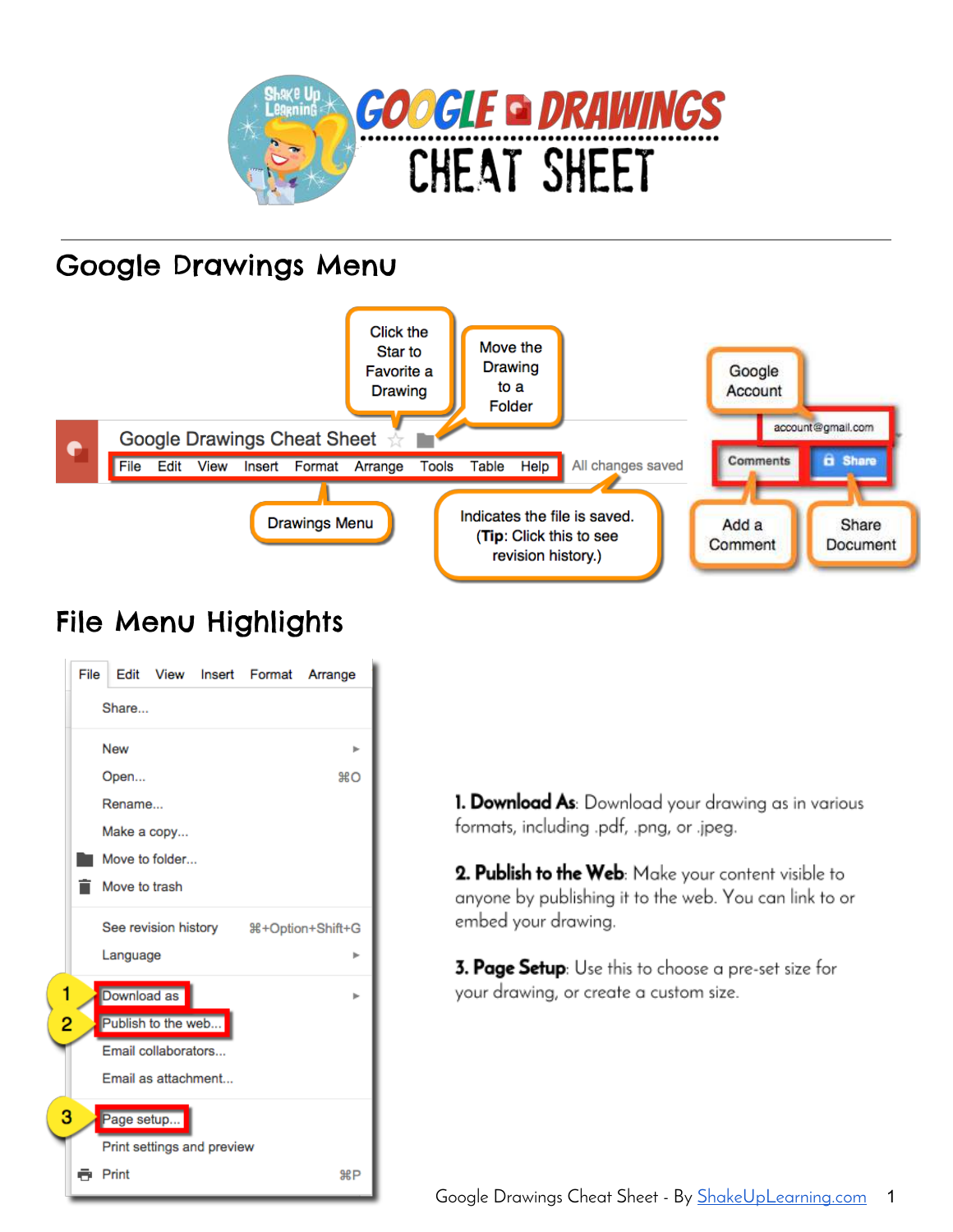## **Insert Menu Highlights**



**1. Insert Text Box:** Allows you to type and insert your own text.

2. Insert Image: Insert an image from your computer, url, from your Google Drive, or search Google images.

3. Insert Link: Hyperlink images, text or object to an outside webpage.

4. Insert Word Art: Insert specially formatted text and manipulate it like an object.

5. Insert Line: Insert straight lines, curves, scribbles and arrows.

6. Insert Shapes: Insert special shapes and callouts.

7. Insert Table: Select the number of columns and rows and insert a table.

#### **Arrange Menu Highlights**



1. Order: Reorder the objects from front to back to create your drawing. This allows you to layer objects, images and text boxes on top of each other in a specific order.

2. Align Horizontally: Align object(s) horizontally: left, center, or right.

**3. Align Vertically**: Align object(s) vertically: top, middle, or bottom.

4. Center on Page: Alian objects to the center of the page horizontally and/or vertically.

5. Group: Select multiple objects by holding down the shift key, and then group together. When objects are grouped, you can manipulate all of the objects in the group as if they were a single object. All of the actions that can be performed on a single object can be done to all objects in the group at the same time.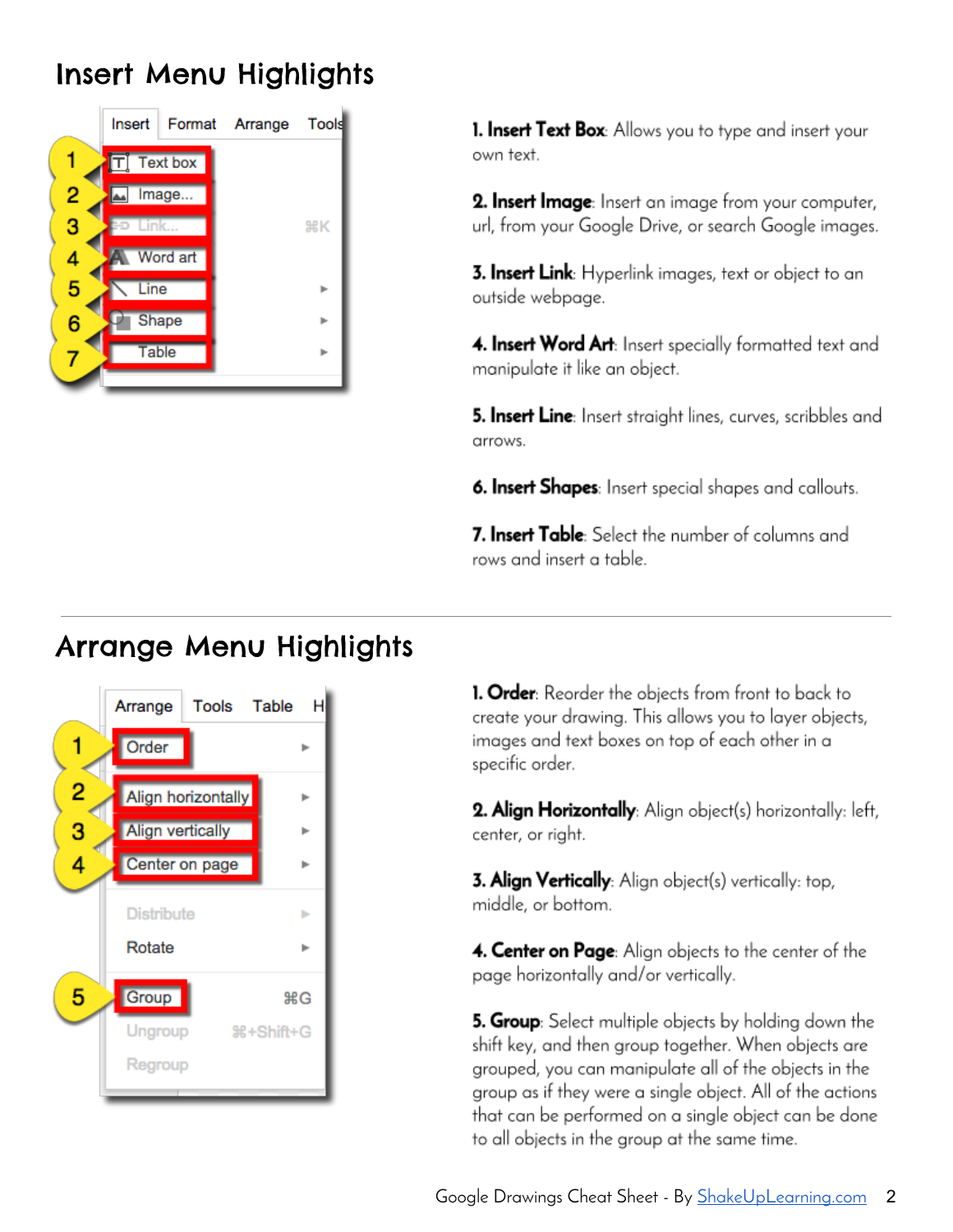#### The Main Toolbar

| MATER KV-G-HA |  |  |  |  |  |  |  |  |  |
|---------------|--|--|--|--|--|--|--|--|--|
|---------------|--|--|--|--|--|--|--|--|--|

|                   | Undo/Redo                                                                                                                                                                   |
|-------------------|-----------------------------------------------------------------------------------------------------------------------------------------------------------------------------|
|                   | <b>Paint Format Tool</b> : Google documents lets you copy the formatting<br>you've applied to a specific section of text to another section using the<br>paint format tool. |
|                   | Zoom to Fit                                                                                                                                                                 |
|                   | Zoom                                                                                                                                                                        |
| K                 | <b>Select:</b> Select the object you wish to edit.                                                                                                                          |
|                   | <b>Insert Line:</b> Use the drop-down arrow to select or draw a line.                                                                                                       |
|                   | <b>Insert Shape:</b> Use the drop-down arrow to select and draw the shape.                                                                                                  |
| $\bm{\mathsf{T}}$ | <b>Insert Textbox:</b> Type and insert your own text.                                                                                                                       |
|                   | <b>Insert Image:</b> Insert an image from your computer, url, from your Google<br>Drive, or search Google images.                                                           |

## Tips!

Use Drawings to create and share images, diagrams, tables, charts, and more!

**Google Drawings is not just a stand-alone app**, it is also available in the insert menu of Google Docs, Sheets and Slides (via web clipboard), allowing you to create and insert drawings on the fly and tweak them inline.

# Ready to Use Google Drawings with Students?

Here's an infographic to help: **10 Ways to Use Google Drawings in the Classroom**